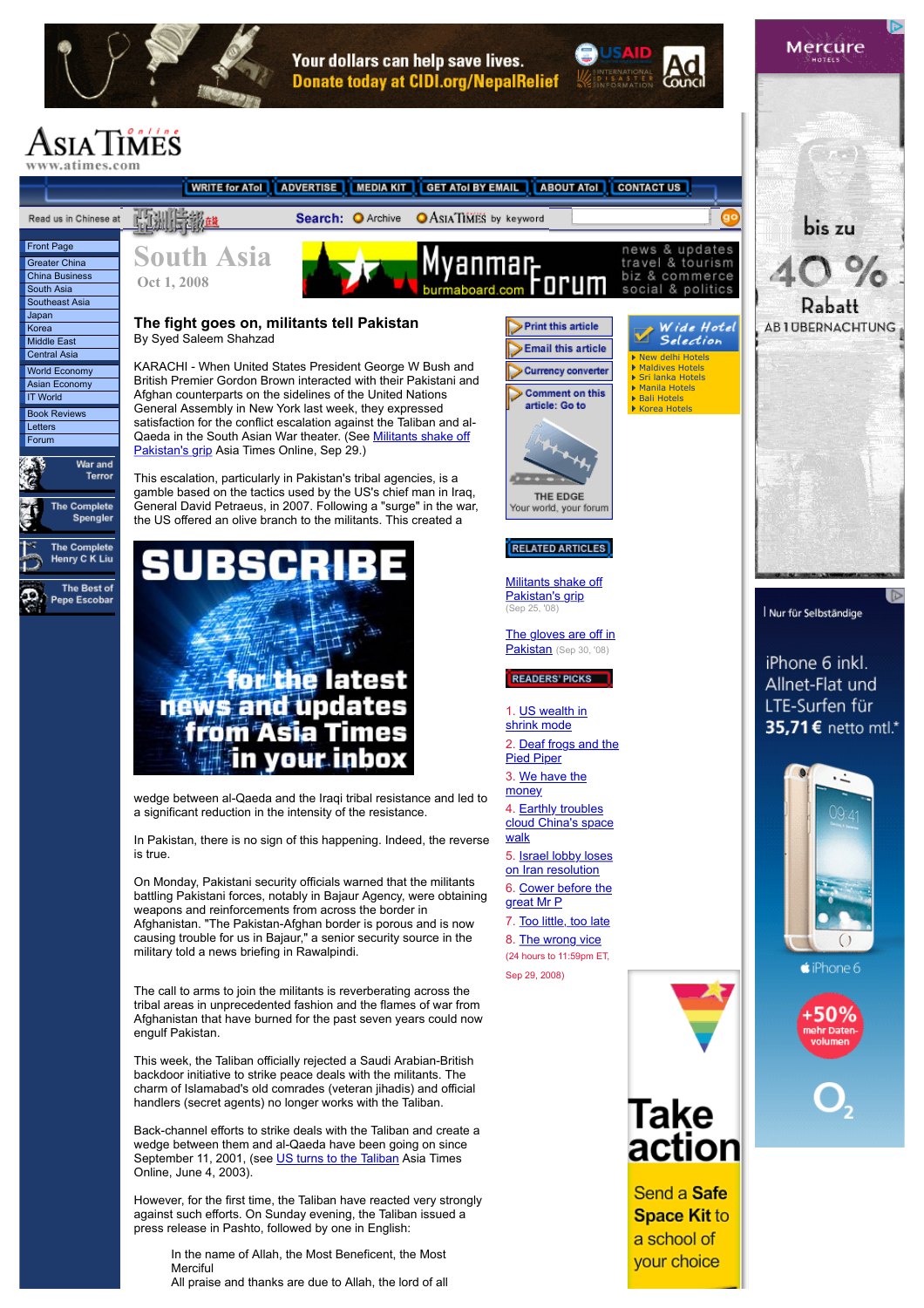All praise and thanks are due to Allah, the lord of all that exists and may peace and prayers be upon the Messenger of Allah, his family, companions in entirety.

The mainstream media are reporting about a "peace process" between the Taliban and the Kabul puppet administration [of President Hamid Karzai] which is being sponsored by Saudi Arabia and supported by Britain, or that there are "unprecedented talks" involving a senior ex-Taliban member who is traveling between Kabul and the alleged bases of the Taliban senior leadership in Pakistan. The exmembers of the Taliban who have surrendered or who are under surveillance are not associated with the of Islamic Emirate of Afghanistan.

The Islamic Emirate of Afghanistan rejects all these false claims by the enemy, who is using this propaganda campaign, the aim of this propaganda is to create an atmosphere of disunity among Muslims in order to weaken the *ummah*. Our struggle will be continued until the departure of all foreign troops. Dr Talib Islamic Emirate of Afghanistan Afghanistan/Kabul

The message is clear: the Taliban and al-Qaeda are now one and the same and far from being ready to be divided they are fully geared up to themselves escalate the conflict.

## **Winning a lost war through Pakistan?**

With the Taliban-led insurgency in Afghanistan going from strength to strength, the Western military and political leadership figured on taking on the Taliban and al-Qaeda in Pakistan's tribal areas, where they have strong bases. This would be followed by peace talks.

The military offensive began last month ago in Agency Bajaur, the smallest of Pakistan's seven tribal agencies, semi-autonomous ethnic Pashtun regions. Troops were backed by aerial bombardment, the latter causing hundreds of thousands of people to be displaced.

And contrary to official claims, the militants have not been routed. Instead, all Pakistani pro-Taliban militants who had been rivals as

well as foreign fighters have rallied under the command of the Afghan Taliban commander of Nooristan and Kunar provinces, Qari Ziaur Rahman. (See *A fighter and a financier* Asia Times Online, May 23, 2008.) All groups have accepted Rahman as their commander in chief for the area that spans Kunar, Nooristan, Bajaur and Mohmand Agency.

The Pakistani media have reported that Rahman's engagement in Bajaur has reduced Taliban attacks in Kunar. But this is not expected to last long, with all-out activity expected soon on all fronts.

According to the original plan, Pakistani forces were to make their attack in Bajaur and US troops across the border in Kunar would block any escape routes. The Pakistanis followed their side of the plan, but US ground troops were unable to stop the militants from taking shelter in Kunar.

The fault lay in the plan. Unlike Bajaur, which is relatively developed with a road network, on the Kunar side there are few passable tracks in the thick mountain jungles. There are also many caves from which militants and pro-Taliban villagers could target ground troops.

The Pakistani armed forces took heavy casualties, and despite official claims, the militants say they have only lost a few dozen men - and Rahman is not one of them.

Pakistan's strategic quarters now fear a military defeat could set off a chain reaction into the adjacent troubled Swat Valley, and beyond: there is even talk of relocating the provincial capital of North-West Frontier Province, Peshawar, to a non-Pashtun city such as Abbotabad.

At the same time, the low morale of the soldiers and officers is a worrying factor, especially among the Pashtun military cadre, which forms about 25% of the army. In one instance, in obvious disregard to directions from military headquarters, Pakistani border forces and tribals jointly downed a US Predator drone in the South Waziristan tribal area.

Further, following a clear demand made by Washington last week to President Asif Ali Zardari, the director general of the powerful Inter-Services Intelligence (ISI), Lieutenant General Nadeem Taj, has been replaced by Ahmed Shuja Pasha, who is known for his intimacy with the Americans and anti-Taliban views. The heads of